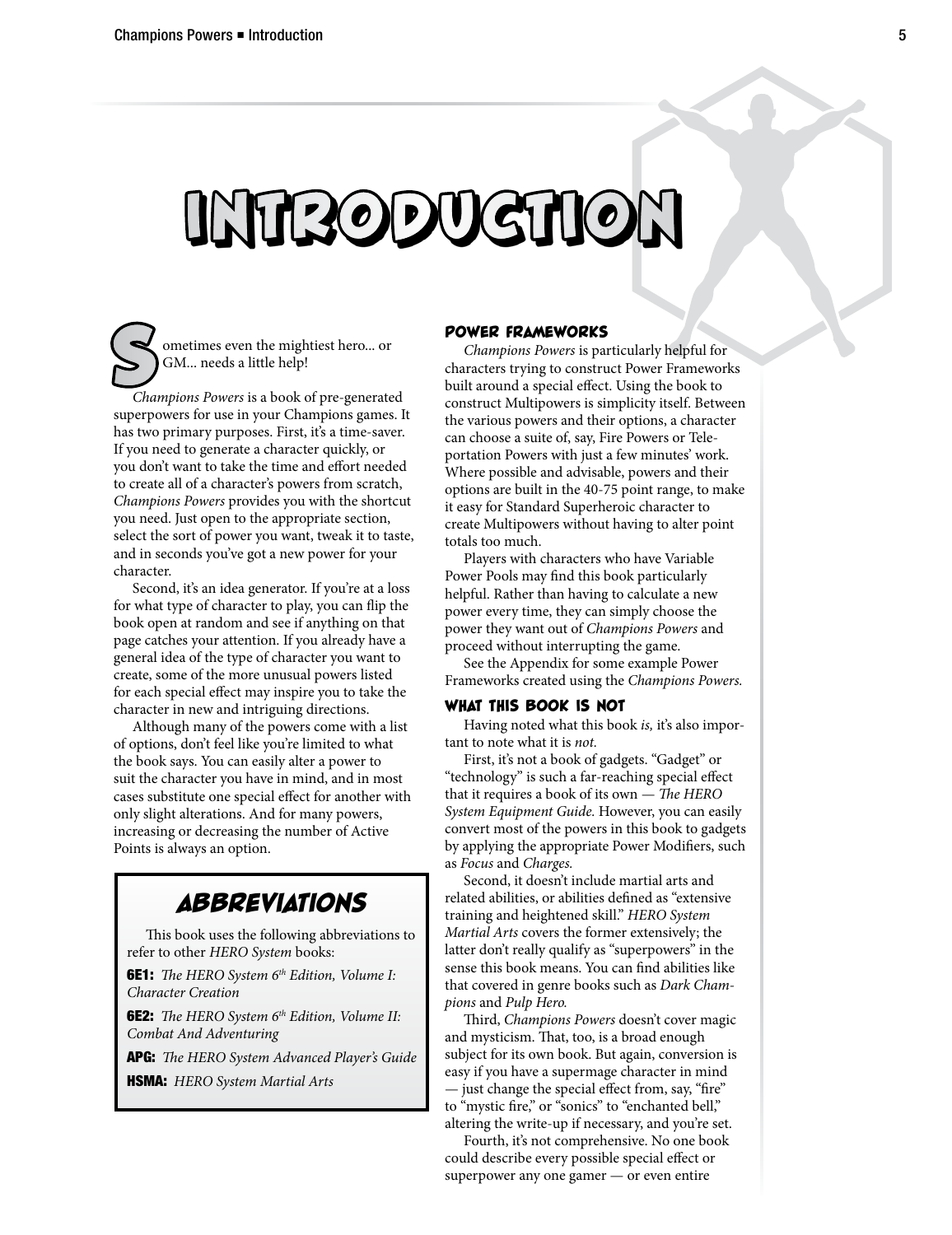# Elettricity Powewewewerss

lectricity powers are an archetypical form of "energy projection" or "energy control abilities. They include a variety of attack (mostly Blasts or RKAs of many sorts), control over the electricity that powers devices, lectricity powers are an archetypical form of "energy projection" or "energy control" abilities. They include a variety of attacks (mostly Blasts or RKAs of many sorts), and abilities derived from having a body partly or fully made of pure electrical energy. You can easily adapt them for other types of energy, if desired.

Characters with Electricity powers often have certain Cyberkinesis powers as well — the ability to control machines by controlling the flow of electricity to and within them, the ability to read or alter data in machines by sensing the electrons, and so forth. See the *Cyberkinesis Powers* section of this book for more information.

See 6E2 148-50 for more information on Electricity in the *HERO System.* Players and GMs interested in creating "realistic" electrical attacks should consider adding a -¼ Limitation, *Real Electricity,* to appropriate offensive powers. A power with this Limitation does its listed damage to targets defined as "poorly grounded." It does only half damage to "insulated" characters, and converts to the equivalent DCs in Killing Damage against "well grounded" characters (if it's already a Killing Attack, the GM may add 1-2 DCs, if he wishes).

## O**LIENSIVE POWERS**

Electricity is well-known for its deadliness. However, for the sake of both comic book drama and simplicity, the powers in this section are mostly written up using Blast. You can substitute the equivalent Damage Classes in RKA if you prefer (or buy an RKA in addition, as a slot in a Multipower with the Blast-based form of a power).

## **ARC WELDING**<br>Effect: Maior Transform

Major Transform 1d6 (fuse two metal objects together) Target: One object

Duration: Constant Range: Touch END Cost: 1

**Description:** The character can focus his control of electricity to generate a super-hot arc that welds two metal objects together. He has to know how to do it, though; the power takes the place of equipment, but doesn't provide the necessary skill.

**Game Information:** Major Transform 1d6 (two pieces of metal into one, heals back by being broken or separated by force), Constant  $(+\frac{1}{2})$ , Reduced Endurance (½ END; +¼) (17 Active Points); No Range (-½), Requires A PS: Arc Welder Roll (-¼). Total cost: 10 points.

### Options:

- 1) *Stronger Arc Welding:* Increase to Major Transform 2d6. 35 Active Points; total cost 20 points.
- 2) *Weaker Arc Welding:* Decrease to Major Transform ½d6. 9 Active Points; total cost 5 points.
- 3) *Ranged Arc Welding:* Remove No Range (-½). Total cost: 14 points.
- 4) *Tiring Arc Welding:* Remove Reduced Endurance (+¼). 15 Active Points; total cost 8 points.

## $(X)$  Ball lightning

| <b>Effect:</b>   | Blast 8d6        |
|------------------|------------------|
| Target:          | <b>8m Radius</b> |
| <b>Duration:</b> | Instant          |
| Range:           | 400m             |
| <b>END Cost:</b> | 6                |

**Description:** The character can project a sphere or field of electricity at his enemies, which often lets him hit many of them at the same time.

Game Information: Blast 8d6, Area Of Effect (8m Radius;  $+\frac{1}{2}$ ). Total cost: 60 points.

- 1) *Stronger Ball Lightning:* Increase to Blast 12d6. Total cost: 90 points.
- 2) *Weaker Ball Lightning:* Decrease to Blast 6d6. Total cost: 45 points.
- 3) *Larger Ball:* Increase to Area Of Effect (30m Radius; +1). Total cost: 80 points.
- 4) *Deadly Ball Lightning:* Substitute RKA 3d6. Total cost: 67 points.
- 5) *Lightning Cone:* The character can fill an area in front of him with blasts of lightning. Change to Area Of Effect (30m Cone; +¾) and add No Range (-½). 70 Active Points; total cost 47 points.
- 6) *Mini-Ball Lightning:* Instead of projecting one large ball of lightning, the character shoots several smaller balls of electricity. Change Area Of Effect to Area Of Effect (1m Radius; +¼) and add Autofire (3 shots; +1¼). Total cost: 100 points.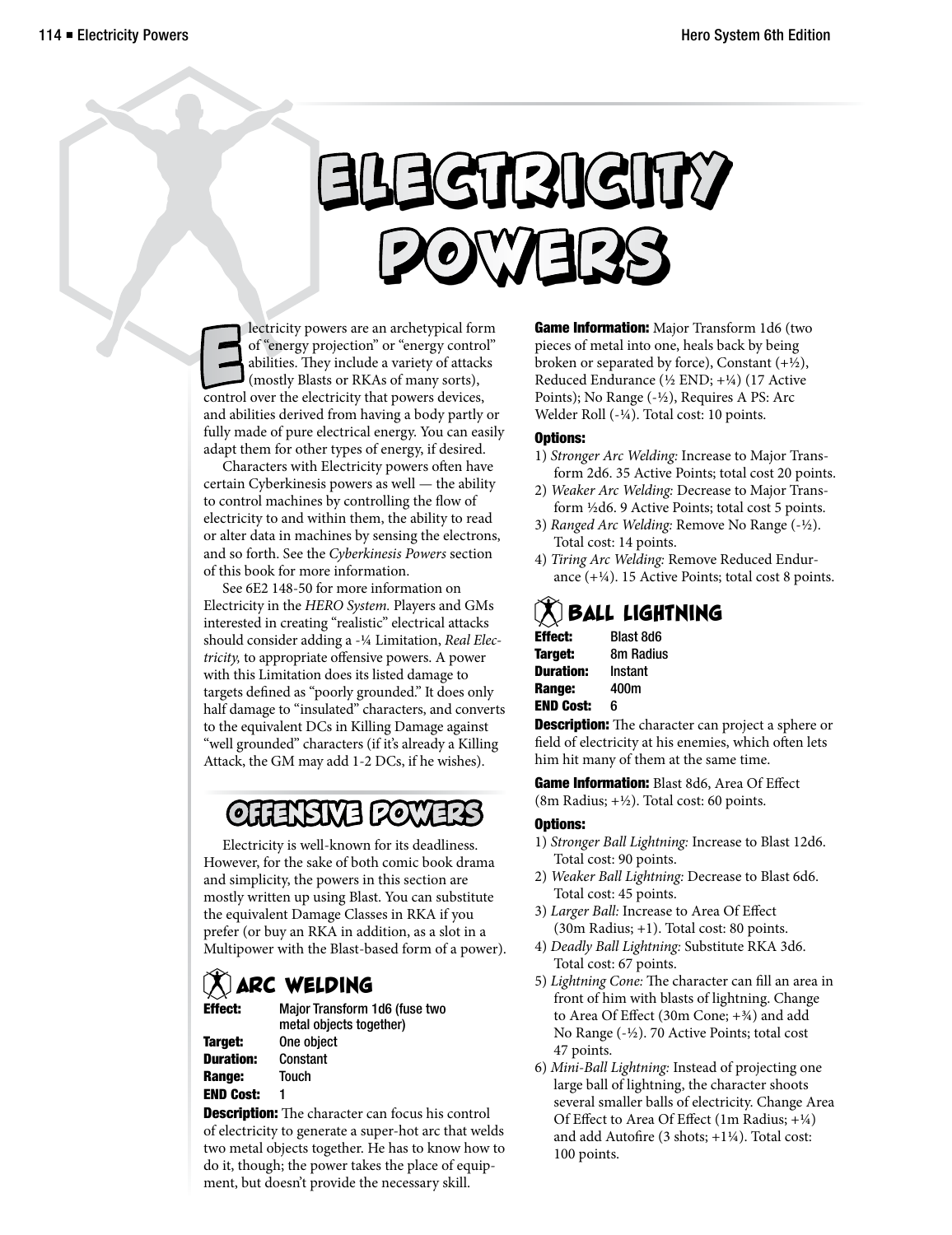# **P** POW

cid Powers represent a character's use<br>of or control over acid or some acidic<br>substance. If appropriate you can also<br>acting attack with few defenses against it, such as cid Powers represent a character's use of or control over acid or some acidic substance. If appropriate you can also use Acid powers to represent any fastvarious fictional chemicals, napalm, an alkaline or a strong base (both of which are caustic, rather than corrosive like acid), superheated plasma, or biochemical attacks.

See 6E2 147-48 for rules about how acids (and other chemicals) function in *HERO System* terms.

## OFFENSIVE POWERS

## **MACID CLOUD**<br>Effect: RKA 1d6. Pene

Range: 150m END Cost: 4

RKA 1d6, Penetrating Target: 1m Radius Duration: Uncontrolled

**Description:** The character can create a cloud of acidic vapors. He might breathe them from his mouth, shoot them from his hands, or exude them from his body. The cloud's damage functions as normal acid damage.

Game Information: RKA 1d6, Area Of Effect (1m Radius;  $+\frac{1}{4}$ ), Constant ( $+\frac{1}{2}$ ), Penetrating  $(+\frac{1}{2})$ , Uncontrolled (see 6E2 147;  $+\frac{1}{2}$ ). Total cost: 41 points.

### Options:

- 1) *Large Acid Cloud:* Increase Area Of Effect to (8m Radius; +½). Total cost: 45 points.
- 2) *Acidic Gas Bolt:* Instead of creating a cloud of acidic vapors, the character projects a wide bolt or beam of acidic vapors. Change Area Of Effect to (30m Line;  $+\frac{1}{2}$ ), and apply No Range (-½). 45 Active Points; total cost 30 points.
- 3) *Restricted Range:* Apply Limited Range (16m; -¼). 41 Active Points; total cost 33 points.
- 4) *Exhale Acid Cloud:* The character can exhale an acid cloud at nearby targets. Apply Personal Immunity  $(+\frac{1}{4})$ , No Range  $(-\frac{1}{2})$ , and Extra Time (Delayed Phase; -¼). 45 Active Points; total cost 26 points.

## **ACID PROJECTION**<br>**E** BKA 1d6 Penetrating

| Effect:   | RKA 1d6, Penetrating |
|-----------|----------------------|
| Target:   | One character        |
| Duration: | <b>Uncontrolled</b>  |
| Range:    | 16m                  |
| END Cost: | 4                    |

**Description:** The character has the ability to project acid from his body, typically by spitting or squirting it. In most cases, this means the acid has a limited range, though some large creatures and other characters may not suffer from this restriction.

Game Information: RKA 1d6, Constant (+1/2), Penetrating  $(+\frac{1}{2})$ , Uncontrolled (see 6E2 147;  $+\frac{1}{2}$ ) (37 Active Points); Limited Range (16m; -¼). Total cost: 30 points.

- 1) *Strong Acid:* Increase to RKA 2d6. 75 Active Points; total cost 60 points.
- 2) *Weak Acid:* Decrease to RKA ½d6. 25 Active Points; total cost 20 points.
- 3) *Irresistible Acid:* Change Penetrating to Penetrating (x2; +1). 45 Active Points; total cost 36 points.
- 4) *Acid Blast:* Remove Limited Range (-¼). Total cost: 37 points.
- 5) *Acid Blob/Ball:* The character has the ability to project a ball, blob, or other mass of acid. Add Area Of Effect (12m Radius Explosion; +¼). 41 Active Points; total cost 33 points.
- 6) *Acid Wall:* The character has the ability to create a wall of acid. Add Area Of Effect (30m Line;  $+\frac{1}{2}$  and remove Limited Range ( $-\frac{1}{4}$ ). Total cost: 45 points. The wall lasts as long as the Endurance fed to it holds out. (Instead of Area Of Effect (30m Line), the character can substitute 8m Radius or 16m Cone at the same point cost.)
- 7) *Self-Immune Acid:* A character with this added option could conceivably take a bath in the acid he projects, at no harm. Characters whose bodies produce the acid they project normally take this option. Add Personal Immunity  $(+\frac{1}{4})$ . 41 Active Points; total cost 33 points.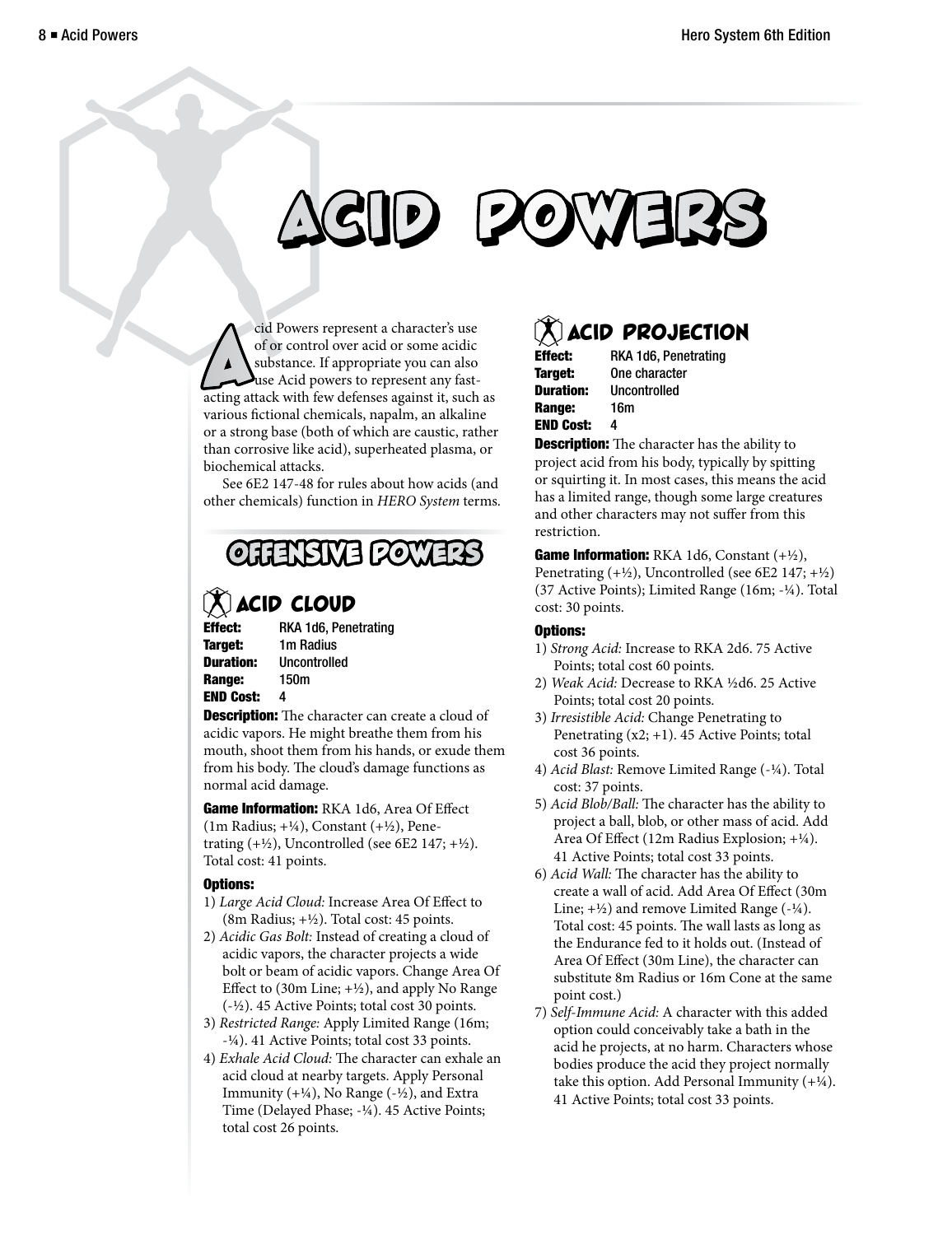# Emotion Conttroll Powewewewerss

Superior as Empathy or Empathic<br>Manipulation, Emotion Control pow<br>are a special subset of Mental and Ps<br>Powers (which are covered in their of<br>section later in this book). They allow a charlso known as *Empathy* or *Empathic Manipulation,* Emotion Control powers are a special subset of Mental and Psionic Powers (which are covered in their own acter to detect, read, manipulate, and even alter another person's emotional state. A character with empathic powers can lift the cloud of depression from a tormented person's mind, calm down a Berserk supervillain, inspire courage and confidence in others, or cause feelings of unbridled greed.

## OFFENSIVE POWERS

## **MALTER/INFLICT EMOTIONS**<br>Effect: Mind Control 12d6, One Emotion Only

**Target:** One character Duration: Constant Range: LOS END Cost: 6

Mind Control 12d6, One Emotion Only

**Description:** One of the most basic empathic powers is the ability to work temporary changes in a target's emotional state. (Creating permanent changes requires Transform; see *Emotion Sculpting,* below.) The character defines a single emotion or emotional state when he buys the power; examples are given below for Anger, Fear, Sadness, and Love (the GM can easily create others using these as guidelines). His powers only work to enhance or negate those types of feelings; for example, a character with Alter/Inflict Anger cannot inspire or diminish a target's feelings of jealousy, love, or fear, only feelings of anger, rage, and calmness. Empathic Mind Control commands which match or contradict the character's Psychological Complications receive the usual bonuses or penalties.

The Alter/Inflict Emotions Table describes the basic effects and parameters of this power. You can "diminish" an emotion by reversing the listed effects.

The GM must take care to handle Alter/Inflict Emotions properly. Characters should not be allowed to use it for other than genuine emotional manipulation. For example, using ordinary Mind Control, a character could force a person to go stand underneath a particular tree. A character with Alter/Inflict Emotions generally cannot do that — not even if he tries to avoid the Limitation by claiming, "I'm going to inspire a love of that tree in this person so he'll go stand underneath it." At the very least, characters attempting such workarounds should be required to achieve a much higher Effect Roll than a character with ordinary Mind Control. As always with such a nebulous subject, the GM should use his common sense, dramatic sense, and desire to maintain game balance to help him adjudicate tricky situations.

Game Information: Mind Control 12d6 (60 Active Points); Only To Alter/Inflict One Emotional State (-1). Total cost: 30 points.

- 1) *Stronger Empathic Manipulation:* Increase to Mind Control 14d6. 70 Active Points; total cost 35 points.
- 2) *Weaker Empathic Manipulation:* Decrease to Mind Control 8d6. 40 Active Points; total cost 20 points.
- 3) *Telepathic Empathic Manipulation:* The character need not speak to alter a character's emotional state; he can communicate his commands mentally. Add Telepathic (+¼). 75 Active Points; total cost 37 points.
- 4) *Empathic Touch:* The character must touch his target to alter emotions. Add No Range  $(-\frac{1}{2})$ . Total cost: 24 points.
- 5) *True Empathic Manipulation:* The character can alter or instill *any* emotion, not just a single one. Change to Only To Alter/Inflict Emotional States (-½). Total cost: 40 points.